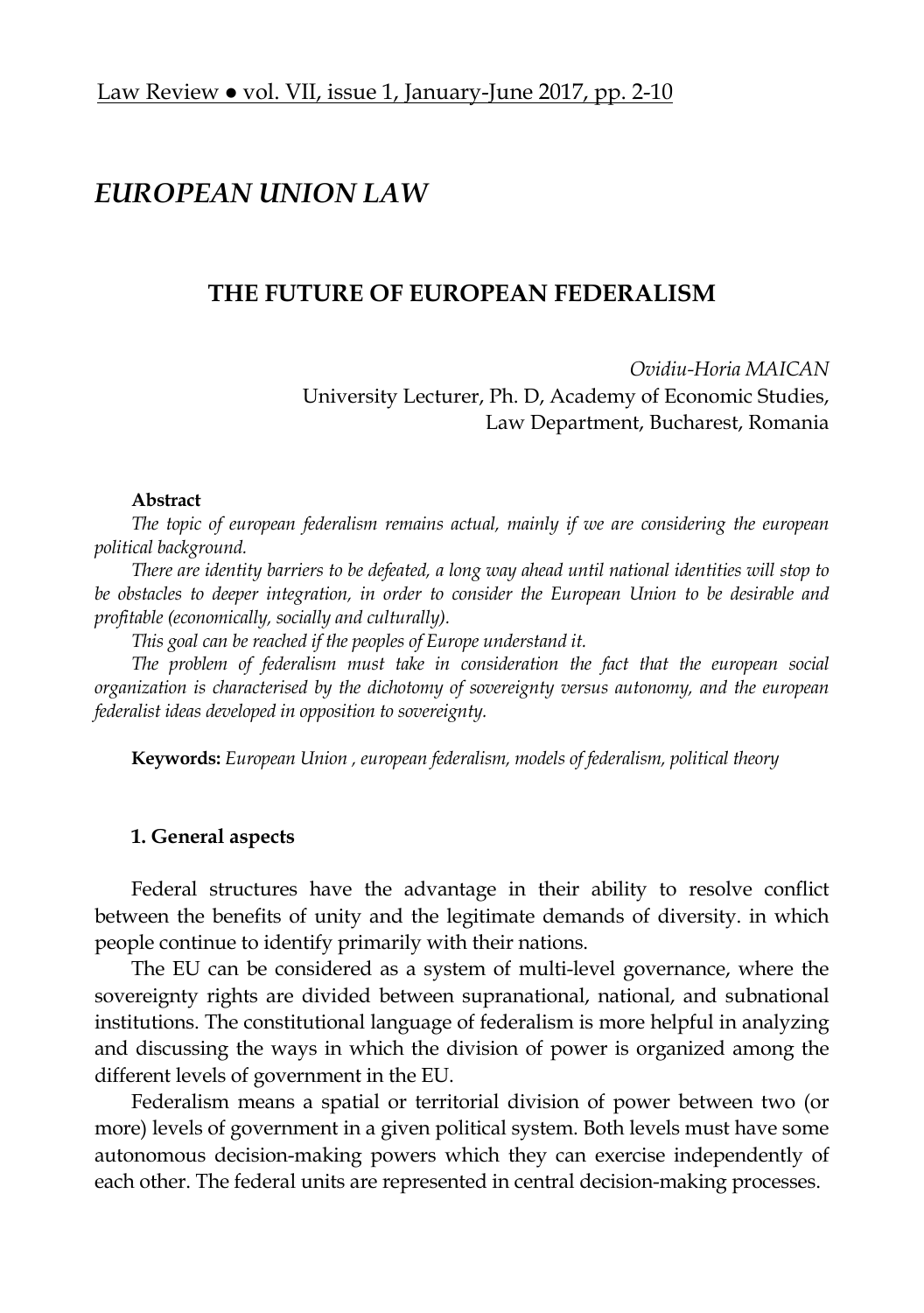# **2. The structure of european federalism**

Altiero Spinelli proposed three political strategies in the field of europen federalism1:

– the democratisation of the co-decision procedure between the European Parliament and the Council;

– the enlargement of the fields of supranational cooperation, in order to transfer more fields from the national level to the supranational level by using the principle of subsidiarity;

– a clear division of competences between the union and the member states.

Jacques Delors vision on the federation of nation states was based on the basic principles of federalism, the personal principle and the principle of autonomy (subsidiarity).

In his opinion, federalism represented two essential rules2:

– the rule of autonomy (subsidiarity), which preserves the identity of each member state and removes any temptation to pursue unification regardless; and

– the rule of participation, which does not allow one entity to be subordinated to another, but on the contrary, promotes cooperation and synergy, on the basis of the clear and well-defined provisions contained in the Treaty.

For Delors, subsidiarity can be applied in two different situations: "on the one hand, as the dividing line between the private sphere and that of the State, in the broad meaning of the term; on the other hand, as the repartition of tasks between the different levels of political power3".

He believed that subsidiarity as federal principle contained two aspects:  $n$  the right of each to exercise his responsibilities there where he can perform them best, and the obligation of the public authorities to give to each the means to reach his full capacity".

Delors emphasised that subsidiarity is an organizational principle of a federal state.

EU has become more than an international organization or confederation of states, without having become a federal entity, however. Few expect the EU transformation into a fullfledged federation in the sense of a federal state.

In fact, it now shares most features of what is usually defined as a federal system.

We can put into evidence some aspects of federalism<sup>4</sup>:

– the EU is a system of governance based on at least two orders of government, each existing under its own competences and acting directly on its citizens.

<sup>1</sup> See E. Boka *Rethinking the role of the federalist ideas in the construction of Europe (A historical survey)*, p. 12.

<sup>2</sup> See E. Boka, *op. cit*., p. 13. 3 See E. Boka, *op. cit*., p. 13.

<sup>4</sup> See T. Borzel *What Can Federalism Teach Us About the European Union? The German Experience,*  Royal Institute of International Affairs "Paper prepared for the Conference "Governing together in the New Europe", Robinson College, Cambridge, p. 3.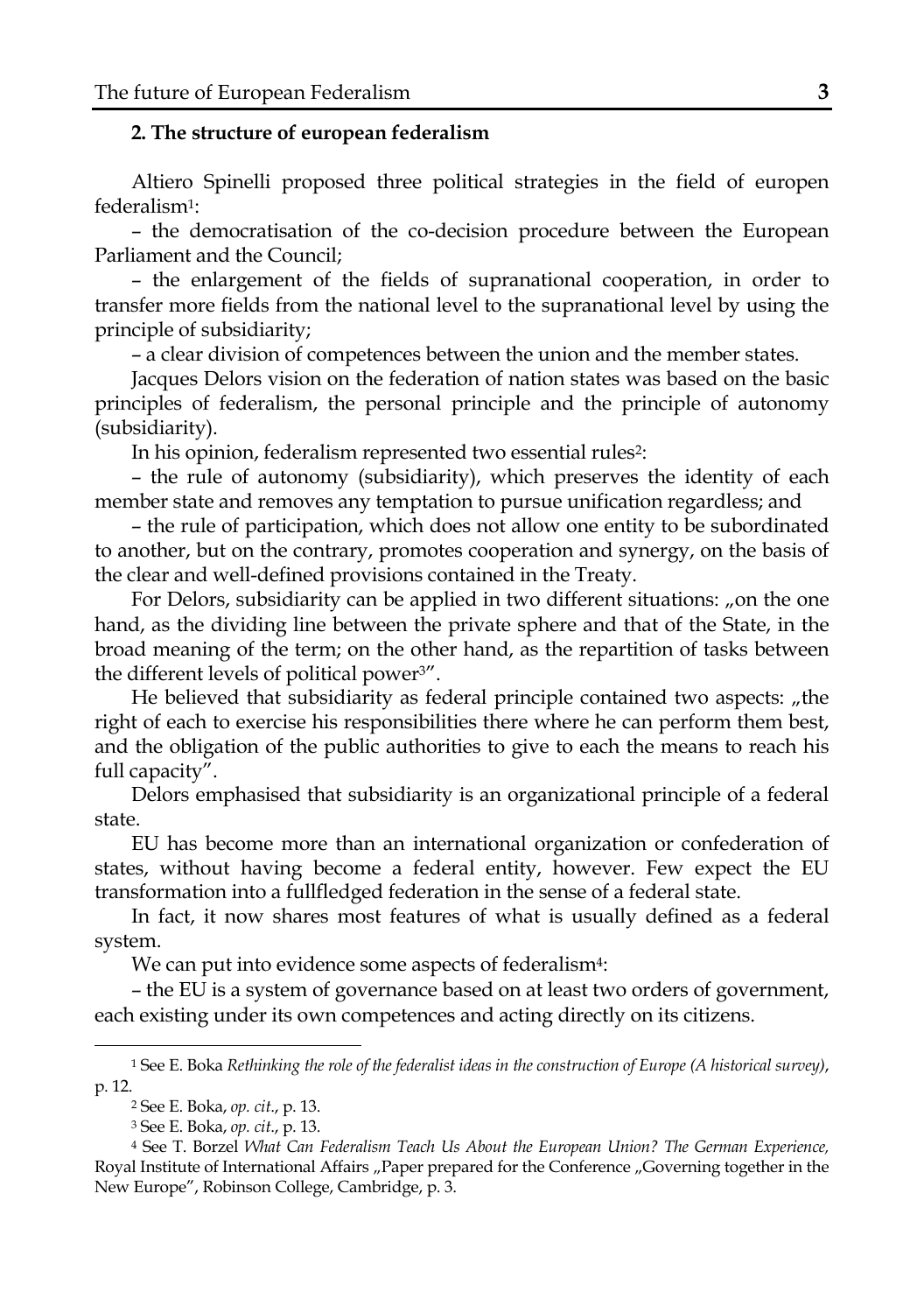– The European Treaties are giving jurisdiction and resources to these two main orders of government (levels below the state are increasingly also gaining leverage and institutional representation,).

– there are provisions for 'shared government' in areas where the jurisdictions of the EU and the member states overlap.

– community law has supremacy over national law.

– european legislation is made on the basis of majority decisions, forcing individual states to accept decisions against their own priorities.

– the composition and procedures of EU institutions are based not only on principles of majoritarian representation, but allow for the representation of 'minority' views, as smaller EU states tend to be over-represented in both the EP and the Council of the EU (despite recent adaptations agreed upon in the framework of the Treaty of Nice).

– the european treaties are not amendable by one government alone, but require the endorsement by national governments and either the national parliaments or the peoples by referenda.

– the European Court of Justice (ECJ) adjudicates conflicts between the European institutions and EU member states, as well as between citizens and their domestic governments.

#### **3. Theoretical aspects**

There are two ideal type models of Montesquieu's ideas about organizing political power as *séparation des pouvoirs* and *distribution des pouvoirs*5.

*Séparation des pouvoirs,* or dual federalism, is the model of the United States6.

It emphasizes the institutional autonomy of different levels of government, aiming at a clear vertical separation of powers. Each government level has an autonomous area of responsibilities. Competences are allocated according to policy sectors rather than policy functions. For each sector, one level of government holds in the same time legislative and executive powers. As an effect, the entire government structure is duplicated, as each level manages its own affairs autonomously. The sectoral or dual allocation of policy competences is complemented by a rather weak representation of the federal units at the central level of government. The second chamber of the federal legislature is organized according to the 'senate principle': the federal units are represented by an equal number of directly elected senators, irrespective of the size of the geographical unit they represent<sup>7</sup>.

The senate does not reflect the territorially defined interests as represented by the executives of the federal units, but the functional preferences of the electorate

<sup>5</sup> See T. Borzel, *op. cit*., p. 4.

<sup>6</sup> See T. Borzel, *op. cit*., p. 4.

<sup>7</sup> See T. Borzel, *op. cit*., p. 5.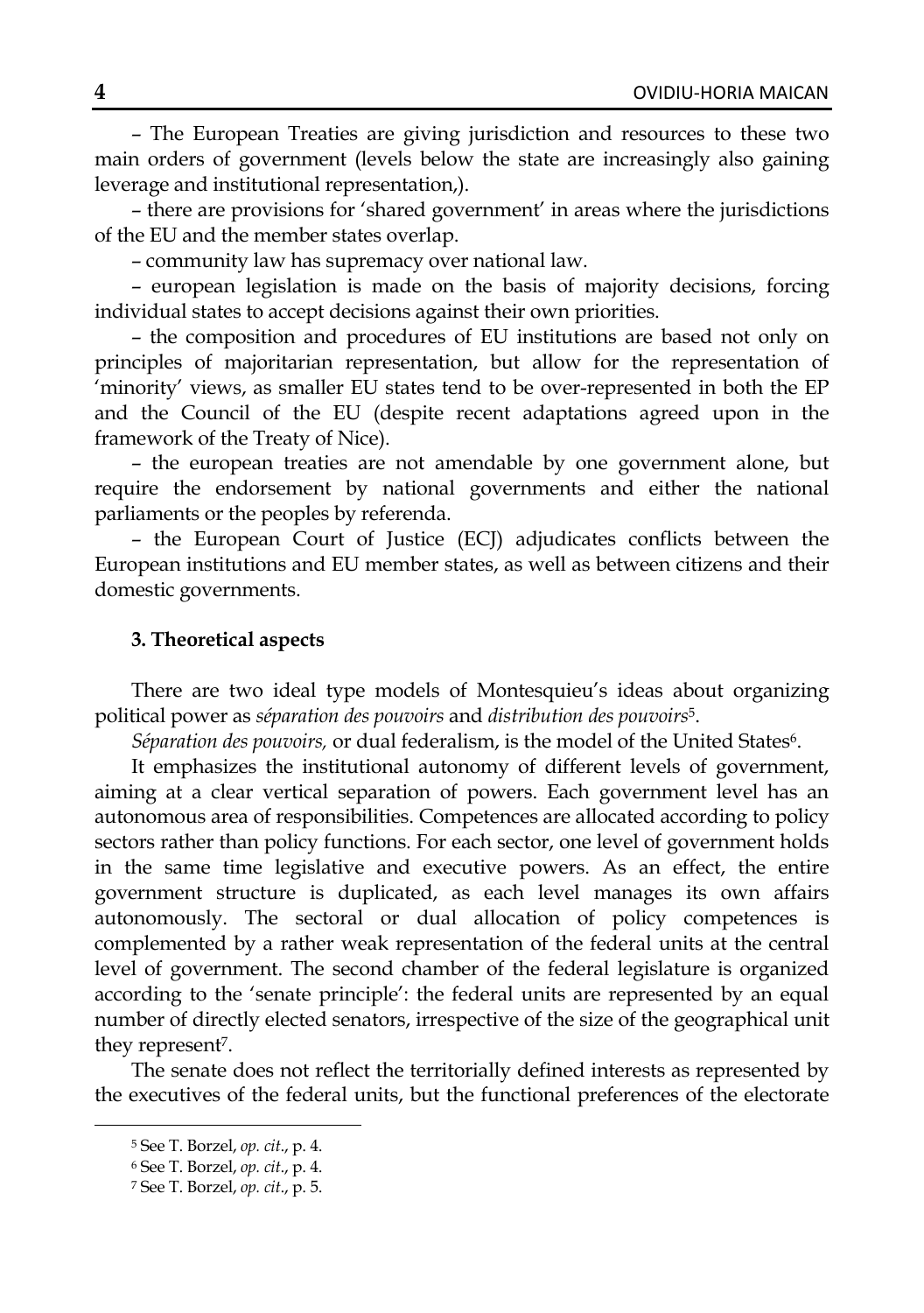or the political parties within the federal units. The federal units are coordinating their interests through voluntary co-ordination and co-operation with the central government (the federal level), usually in the framework of intergovernmental conferences. Institutional autonomy of each government level, is, supposing a fiscal system granting federal units sufficient resources in order to exercise their competencies without financial interventions of the central level. They usually enjoy comprehensive fiscal autonomy allowing them to levy their own taxes and hence, to have independent sources of revenue.

*Distribution des Pouvoirs* or *cooperative federalism*, is the german model8.

It is based on a functional division of powers among different levels of government. The central level makes the laws and the federal units are responsible for implementing them. Ihe vast majority of competences are 'concurrent' or 'shared'. This functional division of labour requires a strong representation of the interests of the federal units at the central level, not only in order to ensure an efficient implementation of federal policies, but also in order to prevent federal units from being reduced to mere administrative agents' of the federal government. Their reduced capacity of self-determination has as compensation the strong participatory rights in the process of federal decisionmaking (mainly in the framework of the second chamber of the national legislature).

The chamber of territorial representation is the *Bundesrat* (Federal Council) principle, where federal units are represented by their governments, and in relation to their population size, but smaller states usually enjoy overrepresentation.

# **4. The comparison between the german model and the american model**

The dominance of territorially interests in the EU is even more pronounced than in established systems of cooperative federalism9.

In Germany, the *Länder* have strong representation in central level decisionmaking through the *Bundesrat*, the second chamber of the federal legislation.

The federation represented by the directly elected *Bundestag* (first chamber) and the federal government provide powerful counterweights to this, based not least on the political identity and legitimacy the federation generates, its dominance in the legislature, and its spending power.

The European Commission and the EP are not able to counterbalance the dominance of the Council. Political interest representation in Germany is based on a well-established system of vertical party integration in both chambers of the federal legislature. Neo-corporatist forms of interest intermediation grant German

<sup>8</sup> See T. Borzel, *op. cit*., p. 5.

<sup>9</sup> See T. Borzel, *op. cit*., p. 6.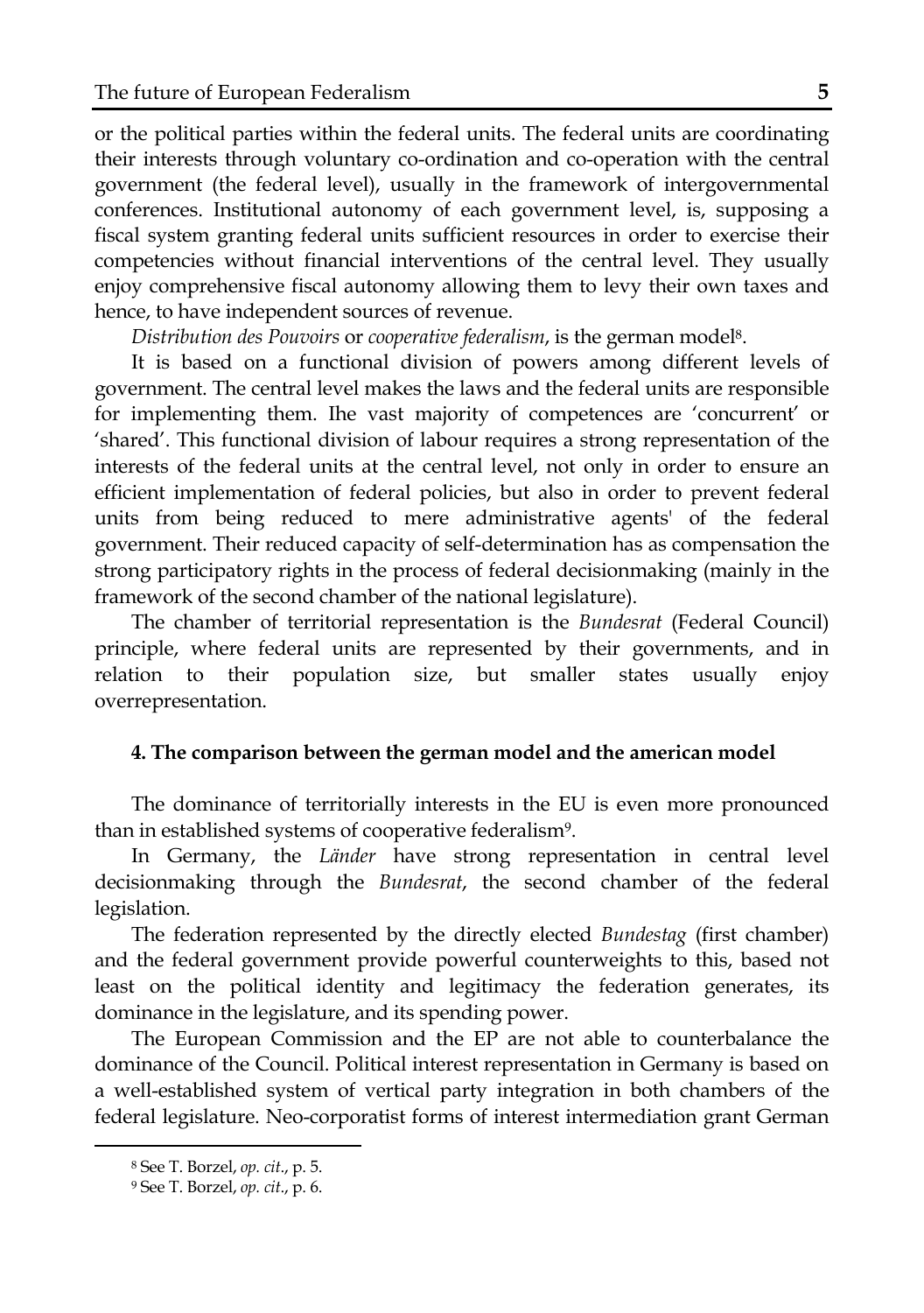economic interests privileged access to the policy process. The EU, by comparison, lacks an effective system of vertical party integration.

The EU lacks three significant elements of a federation, however<sup>10</sup>.

First, EU member states are still the "masters" of the treaties, in terms of holding the exclusive power to amend or change the constitutive treaties of the EU on the basis of unanimity.

Second, the EU has no real "tax and spending" capacity.

Third, it lacks an essential element of democratic control: the EU's executive is not yet determined by the EU's citizens.

The current distribution of policy competencies in the EU is more closed to the model of cooperative than to  $\mu$  dual" federalism<sup>11</sup>.

The EU does not have an sphere of competencies in the sense of holding both legislative and executive responsibilities on its central level. Even in the area of "exclusive competencies", the EU cannot legislate without the consent of the member states (as represented in the Council of the EU). There is no area in which the member states have completely ceded sovereignty to the EU's central level, to the extent of excluding their direct participation in decision-making. This is true for the area of trade policy and in the field of agriculture12.

More than that, nor direct income taxes nor corporation taxes are levied on the EU level. The EU holds a few independent sources of revenue. EU income is mainly derived from customs duties and levies charged on imports of third countries, a percentage of VAT collected by the member states, and financial contributions based on a fraction of EU states' GNP.

The EU budget is rather small and similar to the one of the individual member states.

EU expenses are high in the domain of agriculture13

Responsibilities for redistribution and stabilization measures mainly rest with the individual EU states.

Swiss federalism has a different group of remedies for counterbalancing territorial interests in central policy-making. The *Ständerat,* the Swiss chamber of territorial representation, is directly elected, as a result of which its members tend to act as representatives of the electorate rather than as defenders of cantonal interests.

The Swiss cantons, not like the German *Länder*, have no strong influence on federal policy-making.

<sup>10</sup> See T. Borzel, *op. cit*., p. 9.

<sup>11</sup> See T. Borzel, M.O. Hosli, ) *Brussels between Bern and Berlin: Comparative Federalism meets the European Union,* Webpapers on Constitutionalism & Governance beyond the StateYear 2002/No 2, p. 9.

<sup>12</sup> See T. Borzel, M.O. Hosli, *op. cit.*, p. 9.

<sup>13</sup> See T. Borzel, M.O. Hosli, *op. cit.*, p. 10.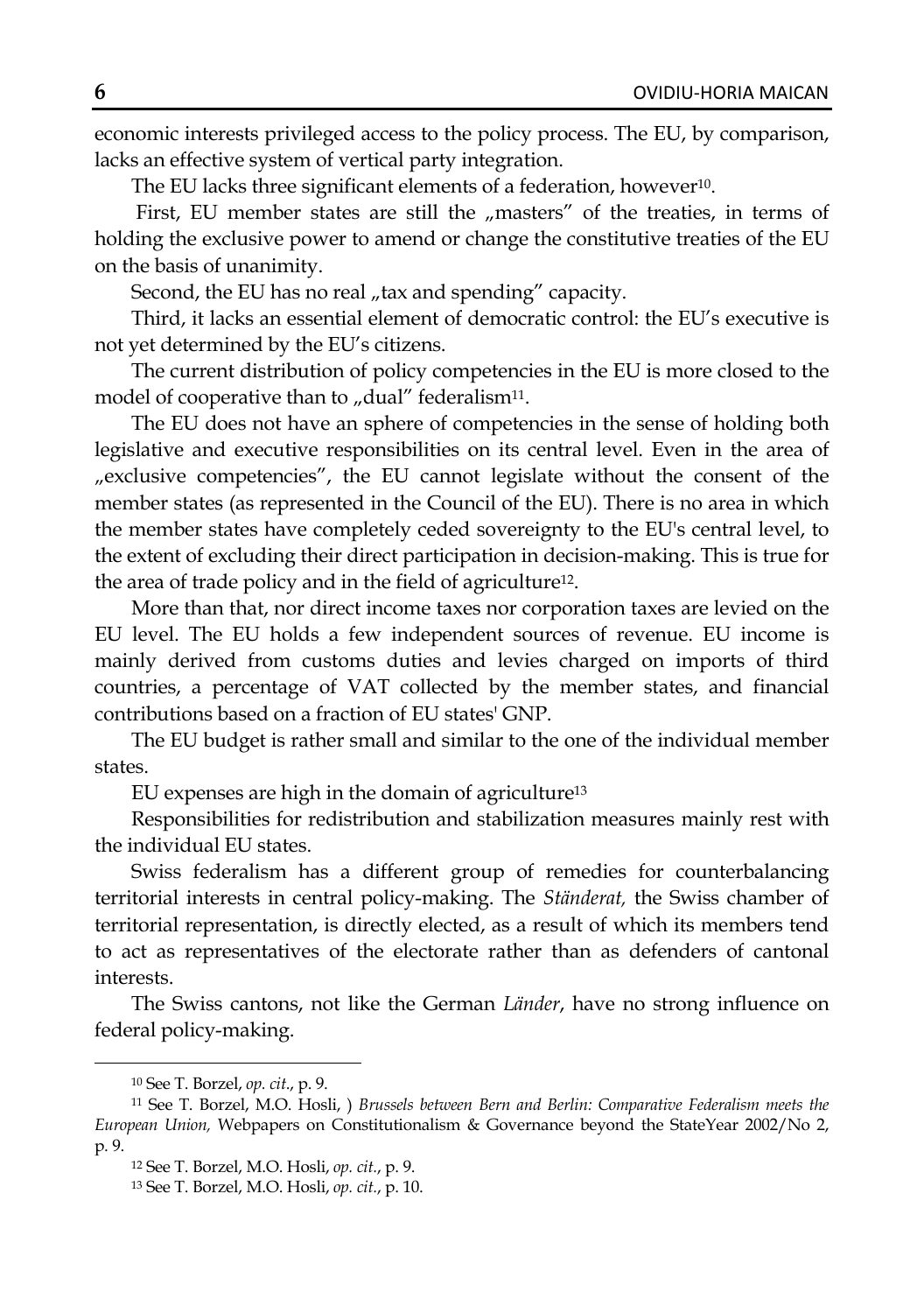Even in such a situation, they have significant financial and legislative autonomy vis-à-vis the federal government, compensating their weak representation at the federal level<sup>14</sup>.

The EU has in the same time elements of Swiss and German federalism by granting the member states an even stronger role in the legislation and implementation of central policies than the German *Länder* play while leaving the member states more financial and legislative autonomy than the Swiss cantons have15.

This combination has favored the dominance of member state governments in EU policy-making, which is not effectively counterweighed through the effective representation of functional interests.

Dual federalism means for the member states more fiscal and regulatory autonomy, but the weak representation of the member states at the EU level through a directly elected Senate would render the harmonization of national (tax) regulations16.

The idea of a second chamber of the EP, in which each member state would be represented by an equal number of directly elected representatives, has little support among the member states.

The national governments can not favor the idea of a Senate model, which would largely deprive them of their current political influence in the EU legislation process. Nor do the member states seem to be able to agree on a clear delimitation of policy competencies, which would help to disentangle EU and national responsibilities and might give each level more autonomy in exercising these functions.

The EU is likely to maintain its gradual move towards cooperative federalism. The logic of market integration, paralleled by a strong preference for preserving the welfare state, favors increasingcentralization of national policy competencies at the EU level.

In order to compensate for their losses insovereign decision making powers, EU member states retain strong co-decision powers in European policymaking, exercised by their governments.

It is a sentiment of skepticism that 700 deputies could be able to effectively represent the interest of some 500 million citizens in an enlarged Union. It remains to be seen, however, whether the EP might in fact play such a significant role, and possibly take over a function similar to the one currently performed by the U.S. Congress<sup>17</sup>.

<sup>14</sup> See T. Borzel, M.O. Hosli, *op. cit.*, p. 13.

<sup>15</sup> See T. Borzel, M.O. Hosli, *op. cit.*, p. 13.

<sup>16</sup> See T. Borzel, M.O. Hosli, *op. cit.*, p. 16.

<sup>17</sup> See T. Borzel, M.O. Hosli, *op. cit.*, p. 16.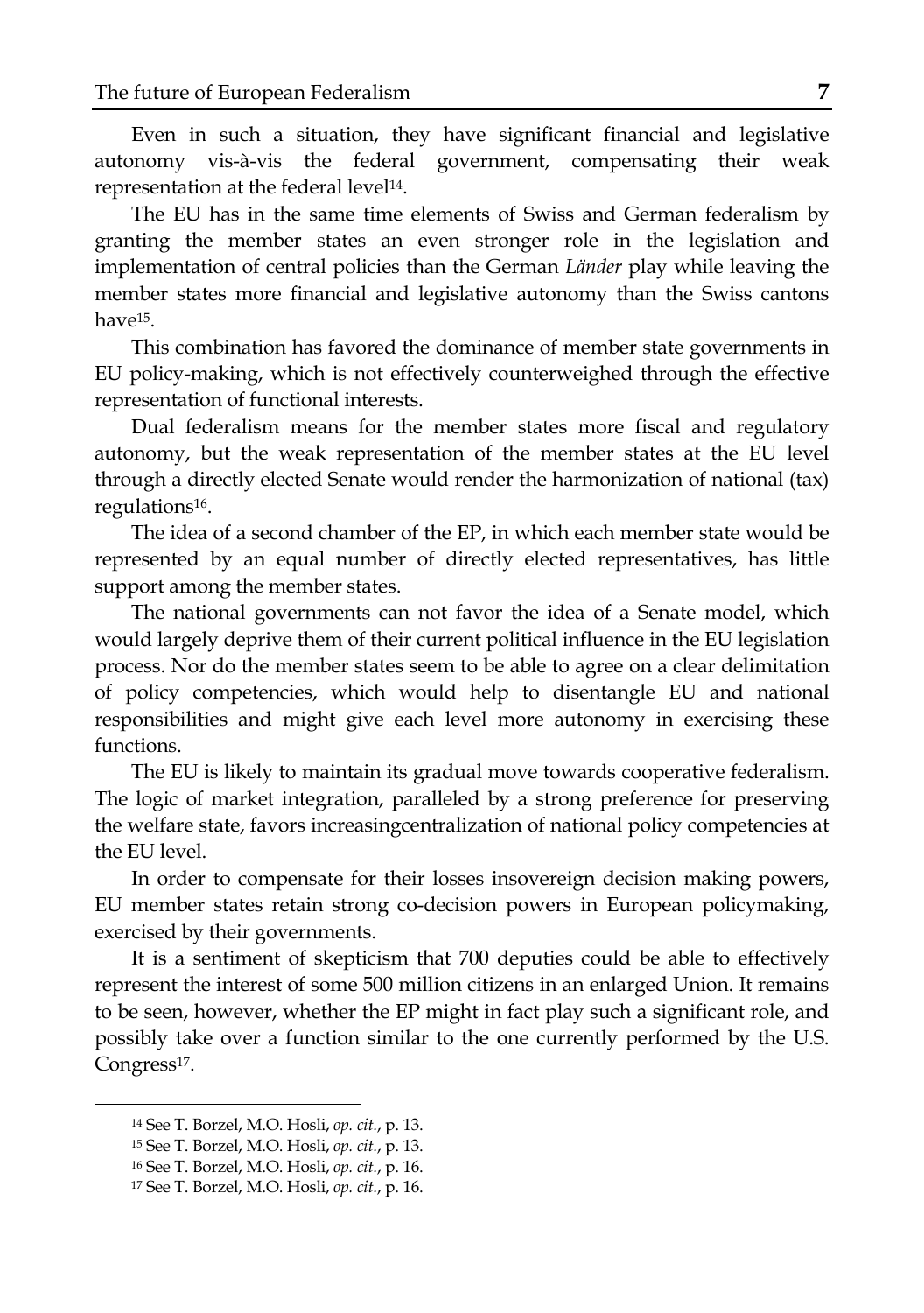# **5. The swiss model**

There are three institutional actors in Swiss federalism, the federation, the cantons and the communes18.

All of them levels of government have specific constitutional tasks though their nature and extent naturally vary and it is very important to include the communes because they play an essential role in Switzerland.

The cantons are still the central actors. They are representing the crucial middle level between the federation and the communes.

The federation is a very important factor. In some aspects, the federal constitution implies that the 'Confederation' means with the whole Swiss political system, including cantons and communes<sup>19</sup>.

The division of competences between the three levels of government is mainly regulated by constitutional rules (federal norms regulate the relationship between the federation and the cantons, and cantonal norms regulate the relationship between canton and communes).

The presence of constitutional rules at both federal and cantonal level means that each of the three levels has legal constraints and has to respect the autonomy and prerogatives of the other levels and to cooperate with them. Cantonal acts are subject to judicial review by the Federal Tribunal and federal acts are not and can only be challenged through referendum.

The division of competences is not very clear and it is not fully specified and it operates through several categories, fully cantonal, mixed, and fully federal.

The three levels are working together in a cooperative manner by a variety of ways<sup>20</sup>.

Cantons have collective veto power over any shift of competences to the federal level because all amendments to the federal constitution are subject to approval by a majority of cantons, as well as of the people, in a mandatory referendum. It happens that popular and cantonal majorities do not coincide and thus that amendments are not passed.

Political representation takes place via the Council of States, which, has equal power with the National Council. Members are now elected on party lines and owe greater loyalty to their party than to their canton.

Cantons also serve as constituencies<sup>21</sup>.

The role of representation of the cantons is made by the intergovernmental conferences of cantonal ministers and cantonal presidents, which are the collective

<sup>18</sup> See C. Church, P. Dardanelli, *The Dynamics of Confederalism and Federalism: Comparing Switzerland and the EU,* Regional and Federal Studies, Vol. 15, No. 2, 163-185, Centre for Swiss Politics, Department of Politics and IR, University of Kent, p. 172.

<sup>19</sup> See C. Church, P. Dardanelli, *op. cit.*, p. 173.

<sup>20</sup> See C. Church, P. Dardanelli, *op. cit*., p. 173.

<sup>21</sup> See C. Church, P. Dardanelli, *op. cit*., p. 174.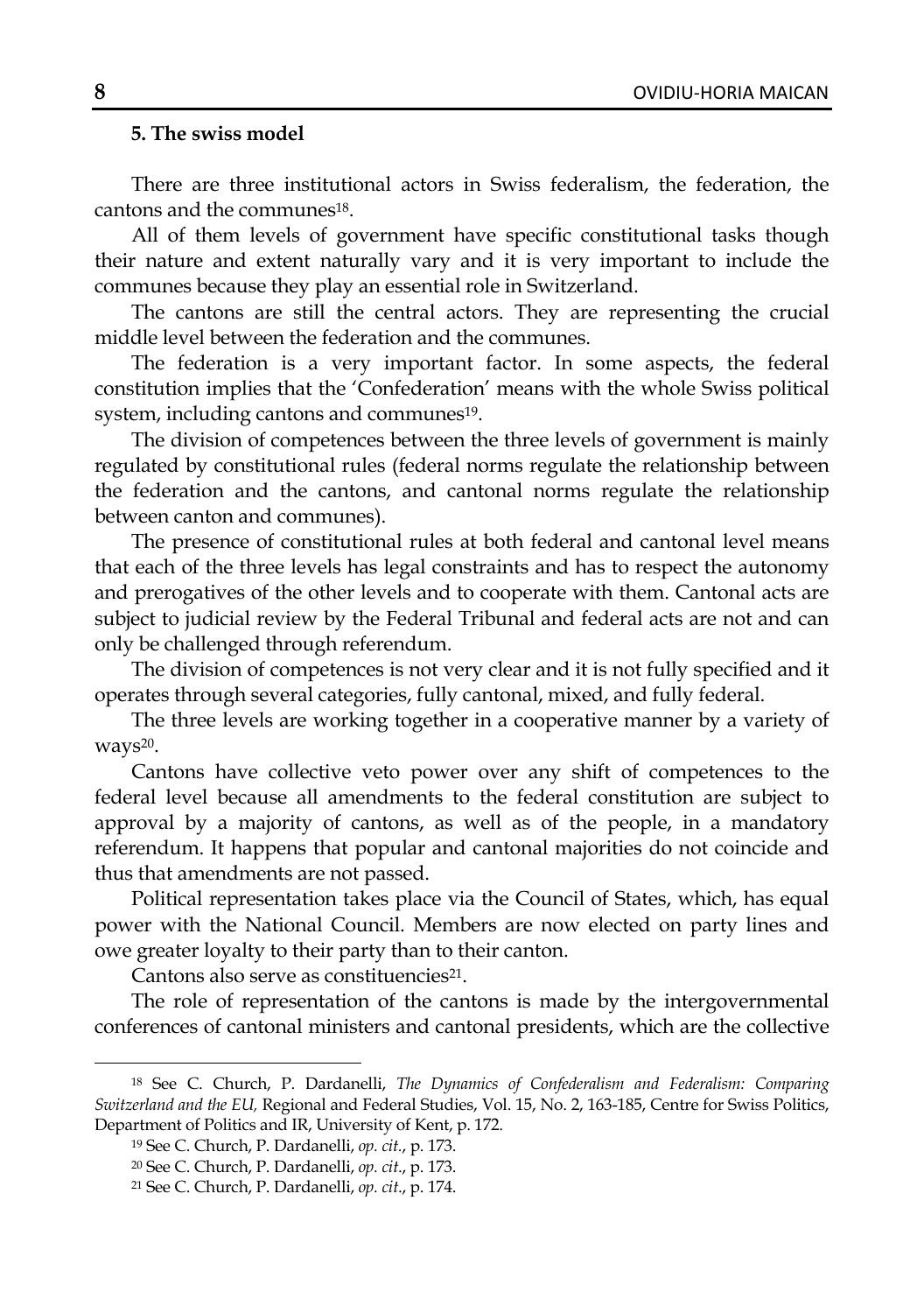voice of the cantons. There is no cantonal representation as such in the seven-member Federal Council (the federal executive).

Cantons share in this via the Council of States, their constitutionally guaranteed role in the process of pre-parliamentary consultation, by representation in federal bodies such as the Integration Bureau and via federal-cantonal conferences.

Cantons are involved in the three key phases of federal law-making in Switzerland (pre-parliamentary, parliamentary and post-parliamentary)<sup>22</sup>.

Cantons and communes undertake most of the financing and implementation of federal laws and policies: there is no local federal administration such as that which exists in the US. There is also a great deal of inter-cantonal cooperation, through conferences of ministers and signing of 'treaties', known as concordats, on a range of matters that cantons want to retain as their exclusive competence but on which some degree of harmonization is also deemed desirable.

Cantonal courts provide the lower level of the judicial system. Legal codes have now been harmonized at the federal level although the organization of the judicial system is still left to the cantons, with significant differences existing between them. Apart from the Federal Tribunal and its specialist sections, there is no overall federal judicial system. The Federal Tribunal ensures uniform application of federal law and compliance of cantonal acts with it.

The 'guaranteeing' of cantonal constitutions' conformity with the federal constitution is performed by the Federal Parliament not by the Tribunal23.

# **4. Conclusion**

Even there were achieved big steps forward in the process of federalization of Europe, we must accept that today, European Union is a weak federation.

The main aspects of weakness are the small financial resources, small bureaucracy, lack of coercitive force and the democratic deficit (in some aspects).

For the future, we must take into consideration three aspects.

First is that European Union is not a superstate.

Secondly it must exist a balance between democracy and representation. Finally it must be resolved the problem of constitutional control.

#### **REFERENCES**

 $\overline{a}$ 

[1] Bóka, É. (2005) *Rethinking the role of the federalist ideas in the construction of Europe (A historical survey),* Manuscrispt, Corvinus University of Budapest

<sup>22</sup> See C. Church, P. Dardanelli, *op. cit*., p. 174.

<sup>23</sup> See C. Church, P. Dardanelli, *op. cit*., p. 175.